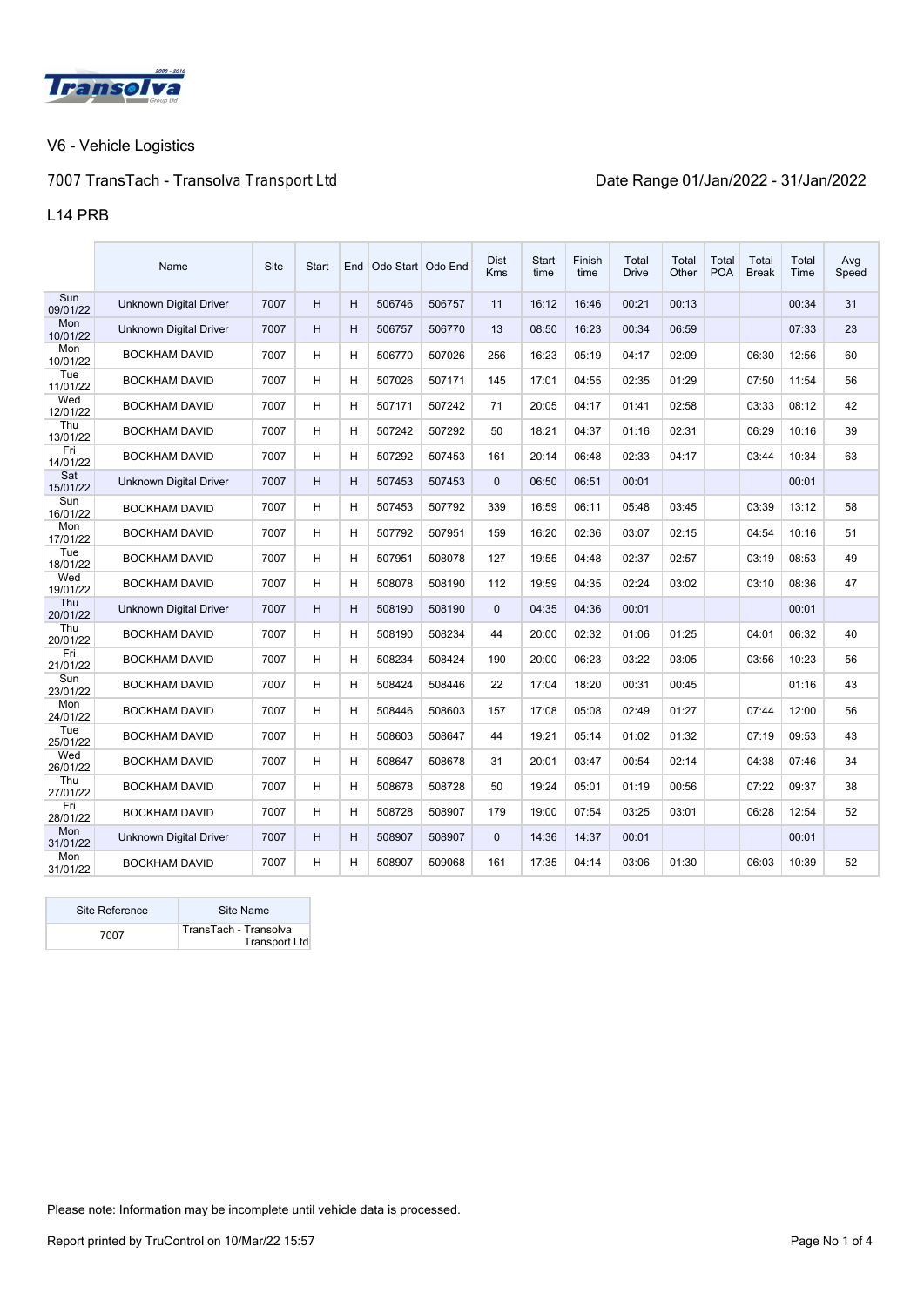

# 7007 **TransTach - Transol**va Transport Ltd **Date Range 01/Jan/2022 - 31/Jan/2022**

#### L16 PRB

|                 | Name                          | Site | <b>Start</b> | End | Odo Start Odo End |        | <b>Dist</b><br><b>Kms</b> | <b>Start</b><br>time | Finish<br>time | Total<br><b>Drive</b> | Total<br>Other | Total<br><b>POA</b> | Total<br><b>Break</b> | Total<br>Time | Avg<br>Speed |
|-----------------|-------------------------------|------|--------------|-----|-------------------|--------|---------------------------|----------------------|----------------|-----------------------|----------------|---------------------|-----------------------|---------------|--------------|
| Wed<br>05/01/22 | <b>Unknown Digital Driver</b> | 7007 | H            | H   | 208555            | 208555 | $\mathbf{0}$              | 14:49                | 14:56          | 00:02                 | 00:05          |                     |                       | 00:07         |              |
| Thu<br>06/01/22 | <b>CHURCH CHARLENE</b>        | 7007 | н            | н   | 208555            | 208958 | 403                       | 05:27                | 14:56          | 05:50                 | 02:00          |                     | 01:39                 | 09:29         | 69           |
| Fri<br>07/01/22 | <b>CHURCH CHARLENE</b>        | 7007 | н            | H   | 208958            | 209388 | 430                       | 05:18                | 15:38          | 06:28                 | 02:30          |                     | 01:22                 | 10:20         | 66           |
| Mon<br>10/01/22 | <b>CHURCH CHARLENE</b>        | 7007 | H            | H   | 209388            | 209956 | 568                       | 04:28                | 15:30          | 07:38                 | 01:53          |                     | 01:31                 | 11:02         | 74           |
| Tue<br>11/01/22 | <b>CHURCH CHARLENE</b>        | 7007 | н            | н   | 209956            | 210457 | 501                       | 04:44                | 17:26          | 07:47                 | 02:41          |                     | 02:14                 | 12:42         | 64           |
| Wed<br>12/01/22 | <b>CHURCH CHARLENE</b>        | 7007 | н            | н   | 210457            | 211057 | 600                       | 04:30                | 15:05          | 07:51                 | 01:55          |                     | 00:49                 | 10:35         | 76           |
| Thu<br>13/01/22 | <b>CHURCH CHARLENE</b>        | 7007 | н            | н   | 211057            | 211539 | 482                       | 04:32                | 16:23          | 07:21                 | 03:08          |                     | 01:22                 | 11:51         | 66           |
| Fri<br>14/01/22 | <b>CHURCH CHARLENE</b>        | 7007 | н            | н   | 211539            | 212151 | 612                       | 04:30                | 16:29          | 08:19                 | 01:59          |                     | 01:41                 | 11:59         | 74           |
| Mon<br>17/01/22 | <b>CHURCH CHARLENE</b>        | 7007 | H            | н   | 212151            | 212603 | 452                       | 04:54                | 18:30          | 07:48                 | 01:48          |                     | 04:00                 | 13:36         | 58           |
| Tue<br>18/01/22 | <b>CHURCH CHARLENE</b>        | 7007 | н            | н   | 212603            | 213155 | 552                       | 04:45                | 17:10          | 08:25                 | 02:34          |                     | 01:26                 | 12:25         | 66           |
| Wed<br>19/01/22 | <b>CHURCH CHARLENE</b>        | 7007 | н            | н   | 213155            | 213642 | 487                       | 04:43                | 17:45          | 07:11                 | 03:58          |                     | 01:53                 | 13:02         | 68           |
| Thu<br>20/01/22 | <b>CHURCH CHARLENE</b>        | 7007 | н            | Н   | 213642            | 214292 | 650                       | 04:46                | 19:32          | 09:25                 | 03:38          |                     | 01:43                 | 14:46         | 69           |
| Fri<br>21/01/22 | <b>CHURCH CHARLENE</b>        | 7007 | H            | н   | 214292            | 214888 | 596                       | 04:36                | 17:58          | 07:51                 | 03:09          |                     | 02:22                 | 13:22         | 76           |
| Mon<br>24/01/22 | <b>CHURCH CHARLENE</b>        | 7007 | н            | н   | 214888            | 215279 | 391                       | 05:04                | 13:11          | 06:13                 | 01:02          |                     | 00:52                 | 08:07         | 63           |
| Mon<br>24/01/22 | <b>Unknown Digital Driver</b> | 7007 | H            | H   | 215279            | 215281 | 2                         | 20:26                | 20:39          | 00:07                 | 00:06          |                     |                       | 00:13         | 17           |
| Tue<br>25/01/22 | <b>CHURCH CHARLENE</b>        | 7007 | н            | н   | 215281            | 215623 | 342                       | 05:20                | 15:09          | 06:13                 | 01:03          |                     | 02:33                 | 09:49         | 55           |
| Wed<br>26/01/22 | RODNEY WAYNE DAVID            | 7007 | н            | н   | 215623            | 215809 | 186                       | 08:23                | 13:25          | 03:05                 | 00:38          |                     | 01:19                 | 05:02         | 60           |
| Mon<br>31/01/22 | <b>CHURCH CHARLENE</b>        | 7007 | н            | н   | 215809            | 216110 | 301                       | 05:43                | 15:22          | 05:46                 | 02:55          |                     | 00:58                 | 09:39         | 52           |

| Site Reference | Site Name                              |
|----------------|----------------------------------------|
| 7007           | TransTach - Transolva<br>Transport Ltd |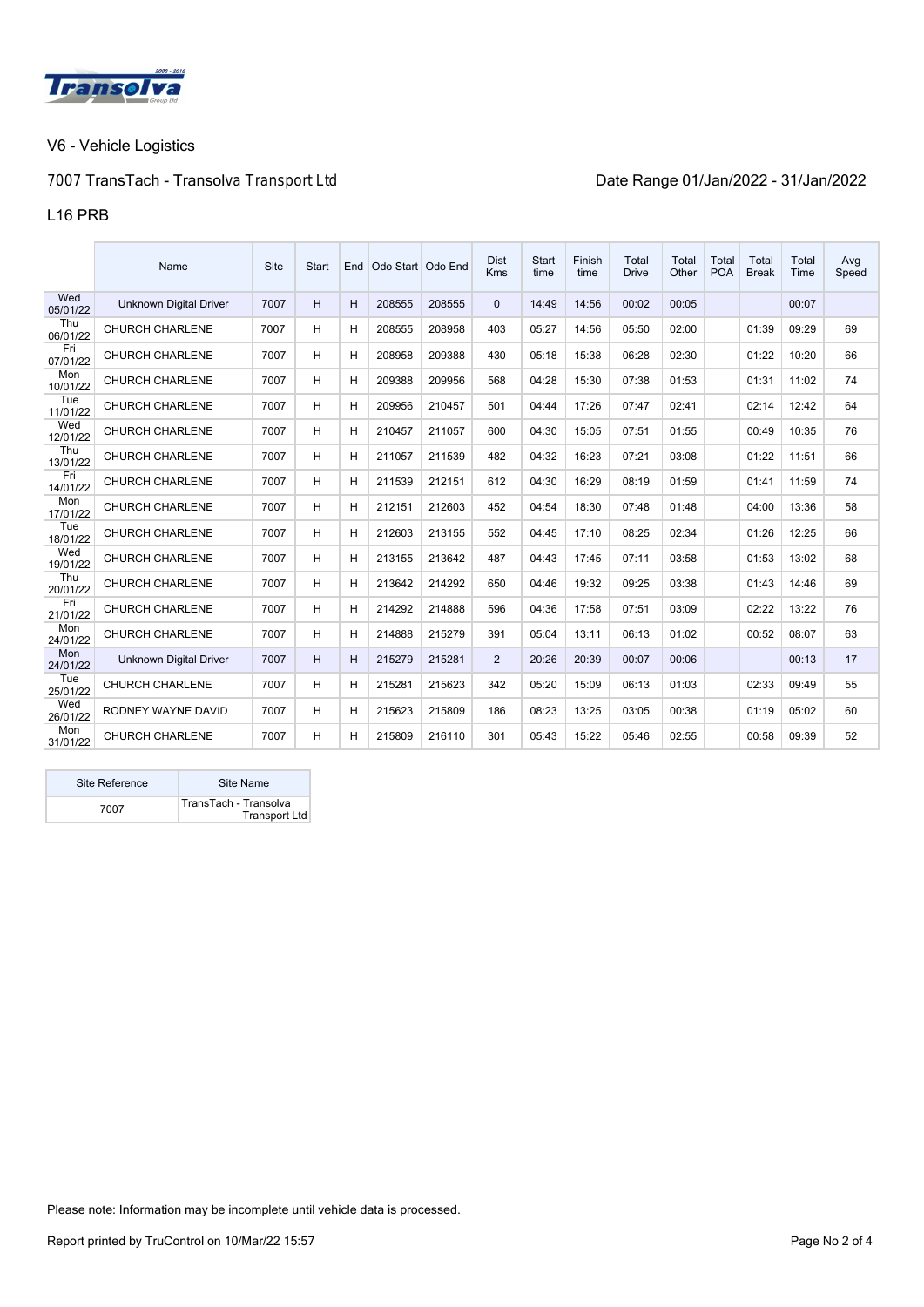

# 7007 **TransTach - Transol**va Transport Ltd **Date Range 01/Jan/2022 - 31/Jan/2022**

#### L16 REB

|                 | Name                          | Site | Start | End | Odo Start Odo End |        | Dist<br><b>Kms</b> | Start<br>time | Finish<br>time | Total<br><b>Drive</b> | Total<br>Other | Total<br><b>POA</b> | Total<br><b>Break</b> | Total<br>Time | Avg<br>Speed |
|-----------------|-------------------------------|------|-------|-----|-------------------|--------|--------------------|---------------|----------------|-----------------------|----------------|---------------------|-----------------------|---------------|--------------|
| Tue<br>04/01/22 | RODNEY WAYNE DAVID            | 7007 | H     | Н   | 247478            | 247701 | 223                | 03:15         | 08:58          | 03:23                 | 01:03          |                     | 01:17                 | 05:43         | 66           |
| Tue<br>04/01/22 | RODNEY WAYNE DAVID            | 7007 | н     | Н   | 247701            | 247914 | 213                | 10:40         | 15:01          | 03:02                 | 00:26          |                     | 00:53                 | 04:21         | 70           |
| Thu<br>06/01/22 | RODNEY WAYNE DAVID            | 7007 | Н     | H   | 247914            | 248162 | 248                | 03:50         | 10:43          | 04:53                 | 01:11          |                     | 00:49                 | 06:53         | 51           |
| Fri<br>07/01/22 | RODNEY WAYNE DAVID            | 7007 | н     | Н   | 248162            | 248742 | 580                | 02:20         | 12:26          | 07:59                 | 00:31          |                     | 01:36                 | 10:06         | 73           |
| Fri<br>07/01/22 | RODNEY WAYNE DAVID            | 7007 | H     | Н   | 248742            | 248767 | 25                 | 12:44         | 14:52          | 00:38                 | 00:30          |                     | 01:00                 | 02:08         | 39           |
| Mon<br>10/01/22 | RODNEY WAYNE DAVID            | 7007 | Н     | H   | 248767            | 248919 | 152                | 16:10         | 04:13          | 02:55                 | 01:29          |                     | 07:39                 | 12:03         | 52           |
| Tue<br>11/01/22 | RODNEY WAYNE DAVID            | 7007 | H     | H   | 248919            | 248952 | 33                 | 19:45         | 04:52          | 00:52                 | 01:08          |                     | 07:07                 | 09:07         | 38           |
| Wed<br>12/01/22 | RODNEY WAYNE DAVID            | 7007 | н     | H   | 248952            | 249138 | 186                | 19:45         | 06:01          | 03:13                 | 02:03          |                     | 05:00                 | 10:16         | 58           |
| Thu<br>13/01/22 | RODNEY WAYNE DAVID            | 7007 | H     | H   | 249138            | 249305 | 167                | 15:45         | 04:37          | 03:15                 | 01:20          |                     | 08:17                 | 12:52         | 51           |
| Fri<br>14/01/22 | RODNEY WAYNE DAVID            | 7007 | H     | H   | 249305            | 249461 | 156                | 19:50         | 06:46          | 02:33                 | 01:10          |                     | 07:13                 | 10:56         | 61           |
| Sun<br>16/01/22 | RODNEY WAYNE DAVID            | 7007 | H     | H   | 249461            | 249613 | 152                | 17:00         | 03:43          | 02:49                 | 02:11          |                     | 05:43                 | 10:43         | 54           |
| Mon<br>17/01/22 | RODNEY WAYNE DAVID            | 7007 | н     | H   | 249613            | 249643 | 30                 | 19:00         | 02:03          | 00:46                 | 01:38          |                     | 04:39                 | 07:03         | 39           |
| Tue<br>18/01/22 | RODNEY WAYNE DAVID            | 7007 | н     | H   | 249643            | 249696 | 53                 | 19:30         | 03:28          | 01:16                 | 01:24          |                     | 05:18                 | 07:58         | 42           |
| Wed<br>19/01/22 | RODNEY WAYNE DAVID            | 7007 | H     | Н   | 249696            | 249942 | 246                | 18:00         | 06:28          | 04:19                 | 02:19          |                     | 05:50                 | 12:28         | 57           |
| Thu<br>20/01/22 | RODNEY WAYNE DAVID            | 7007 | H     | Н   | 249942            | 250124 | 182                | 15:35         | 02:29          | 03:30                 | 02:07          |                     | 05:17                 | 10:54         | 52           |
| Fri<br>21/01/22 | RODNEY WAYNE DAVID            | 7007 | н     | H   | 250124            | 250215 | 91                 | 18:30         | 04:47          | 02:02                 | 01:35          |                     | 06:40                 | 10:17         | 45           |
| Sun<br>23/01/22 | RODNEY WAYNE DAVID            | 7007 | н     | Н   | 250215            | 250412 | 197                | 18:30         | 06:44          | 04:02                 | 02:07          |                     | 06:05                 | 12:14         | 49           |
| Mon<br>24/01/22 | RODNEY WAYNE DAVID            | 7007 | н     | Н   | 250412            | 250782 | 370                | 15:46         | 23:47          | 06:00                 | 00:42          |                     | 01:19                 | 08:01         | 62           |
| Tue<br>25/01/22 | RODNEY WAYNE DAVID            | 7007 | н     | H   | 250782            | 251120 | 338                | 08:50         | 17:29          | 05:27                 | 01:43          |                     | 01:29                 | 08:39         | 62           |
| Wed<br>26/01/22 | RODNEY WAYNE DAVID            | 7007 | H     | H   | 251120            | 251140 | 20                 | 07:00         | 07:50          | 00:23                 | 00:26          |                     | 00:01                 | 00:50         | 52           |
| Wed<br>26/01/22 | <b>Unknown Digital Driver</b> | 7007 | H     | H   | 251140            | 251140 | $\mathbf{0}$       | 10:42         | 14:30          | 00:03                 | 00:22          |                     | 03:23                 | 03:48         |              |
| Wed<br>26/01/22 | RODNEY WAYNE DAVID            | 7007 | H     | H   | 251140            | 251160 | 20                 | 14:33         | 14:59          | 00:23                 | 00:02          |                     | 00:01                 | 00:26         | 52           |
| Thu<br>27/01/22 | <b>Unknown Digital Driver</b> | 7007 | H     | H   | 251160            | 251160 | $\Omega$           | 03:42         | 03:44          | 00:02                 |                |                     |                       | 00:02         |              |
| Thu<br>27/01/22 | RODNEY WAYNE DAVID            | 7007 | H     | Н   | 251160            | 251370 | 210                | 04:00         | 11:27          | 05:02                 | 00:55          |                     | 01:30                 | 07:27         | 42           |
| Fri<br>28/01/22 | Unknown Digital Driver        | 7007 | H     | H   | 251370            | 251370 | $\mathbf{0}$       | 12:35         | 12:36          | 00:01                 |                |                     |                       | 00:01         |              |
| Fri<br>28/01/22 | RODNEY WAYNE DAVID            | 7007 | н     | H   | 251370            | 251664 | 294                | 17:00         | 07:34          | 05:01                 | 01:43          |                     | 07:50                 | 14:34         | 59           |
| Mon<br>31/01/22 | RODNEY WAYNE DAVID            | 7007 | н     | Н   | 251664            | 251971 | 307                | 00:45         | 08:02          | 05:01                 | 00:52          |                     | 01:24                 | 07:17         | 61           |
| Mon<br>31/01/22 | <b>Unknown Digital Driver</b> | 7007 | н     | H   | 251971            | 251972 | $\mathbf{1}$       | 08:11         | 11:29          | 00:06                 | 00:09          |                     | 03:03                 | 03:18         | 10           |

| Site Reference | Site Name                                     |
|----------------|-----------------------------------------------|
| 7007           | TransTach - Transolva<br><b>Transport Ltd</b> |